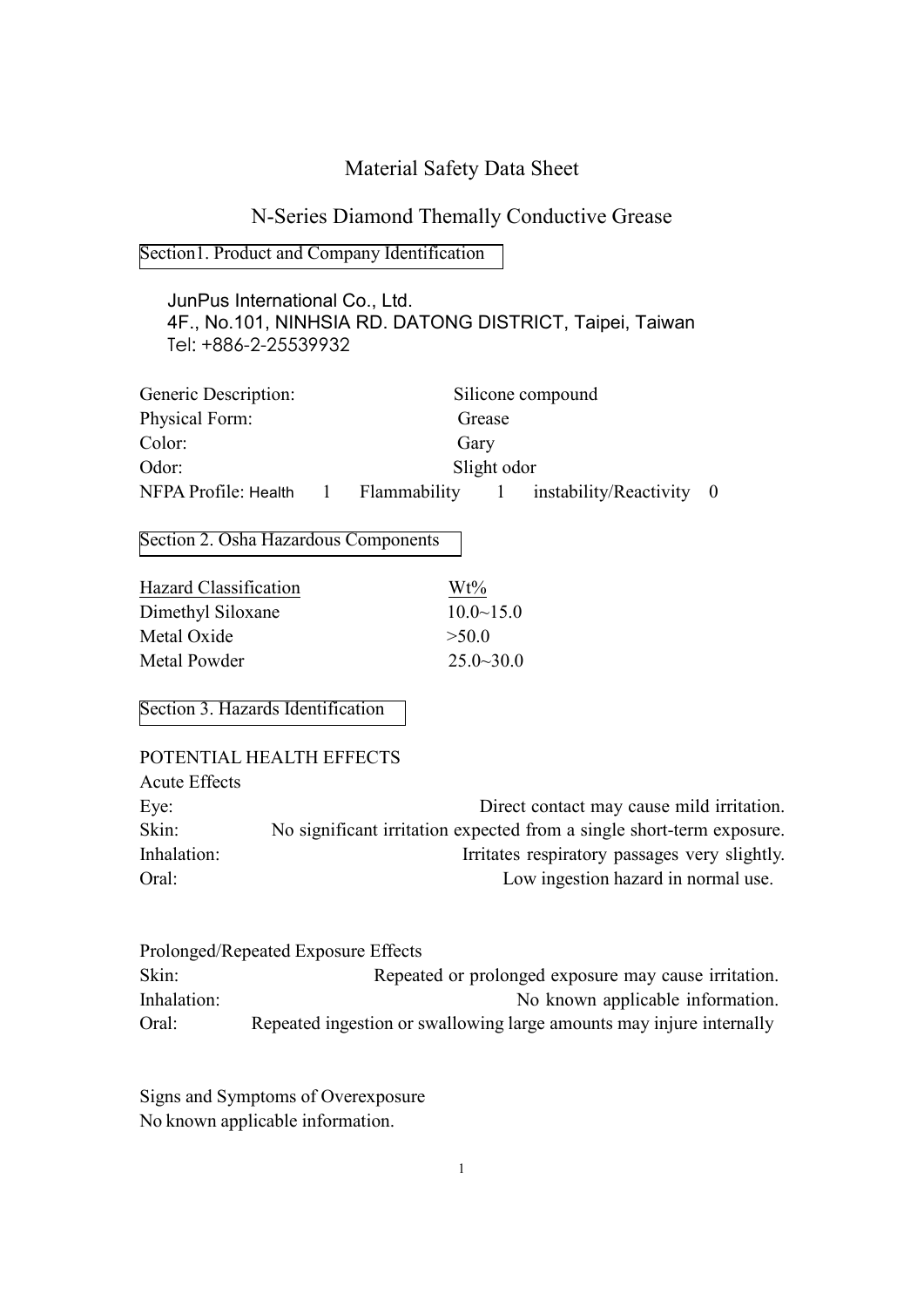Medical Conditions Aggravated by Exposure No known applicable information.

| Section 4. First Aid Measures |
|-------------------------------|
|-------------------------------|

| $Eye$ :     |
|-------------|
| Skin:       |
| Inhalation: |
| Oral:       |
| Comments:   |

Immediately flush with water. No first aid should be needed. No first aid should be needed. Get medical attention. Treat symptomatically.

## Section 5. Fire Fighting Measures

| Flash $Point({}^\circ F)$ : | >200                                               |
|-----------------------------|----------------------------------------------------|
| Auto ignition Temperature:  | Not determined.                                    |
| Flammability Limits in Air: | Not determined.                                    |
| Extinguishing Media:        | On large fires use dry chemical, foam or water     |
|                             | spray. On small fires use carbon dioxide $(CO2)$ , |
|                             | dry chemical or water spray. Water can be used to  |
|                             | cool fire exposed containers.                      |
| Fire Fighting Measures:     | Self-contained breathing apparatus and protective  |
|                             | clothing should be worn in fighting large fires    |
|                             | involving chemicals. Use water spray to keep fire. |
|                             | exposed containers cool. Determine the need to     |
|                             | evacuate or isolate the area according to your     |
|                             | local emergency plan.                              |
| Unusual Fire Hazards:       | None.                                              |

## Hazardous Decomposition Products

Thermal breakdown of this product during fire or very high heat conditions may evolve the following hazardous decomposition products: Carbon oxides and traces of incompletely burned carbon compounds. Silicone dioxide. Formaldehyde. Hydrogen. Metal oxides.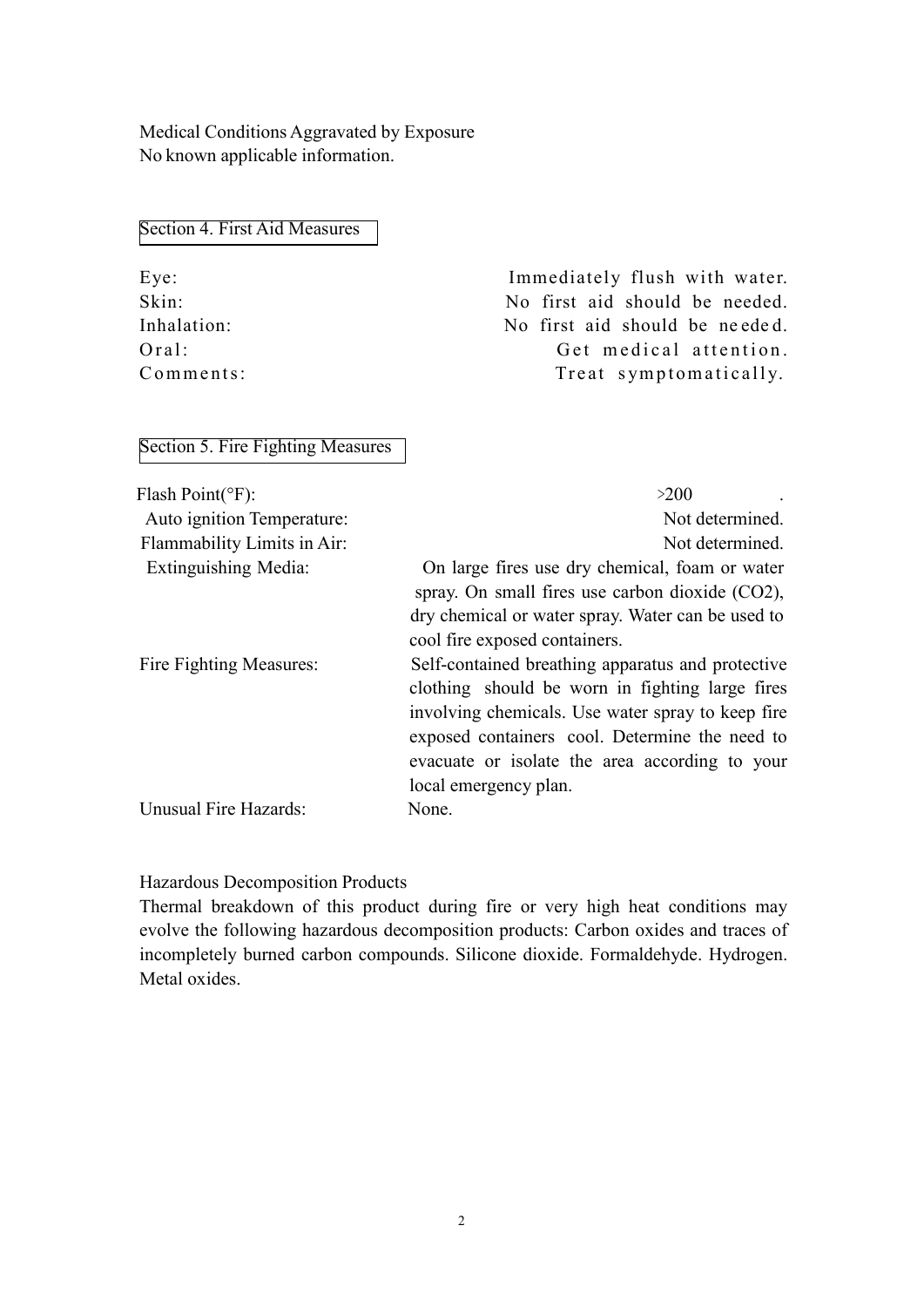Section 6. Accidental Release Measures

Containment/Clean up: Observe all personal protection equipment recommendations described in Sections 5 and 8. Wipe up or scrape up and contain for salvage or disposal. Materials in contact with water, moisture, acids or bases have the potential to generate hydrogen gas. Recovered material should be stored in a vented container. Clean area as appropriate since spilled materials, even in small quantities, may present a slip hazard. Final cleaning may require use of steam, solvents or detergents. Dispose of saturated absorbent or cleaning materials appropriately, since spontaneous heating may occur. Local, state and federal laws and regulations may apply to releases and disposal of this material, as well as those materials and items employed in the cleanup of releases. You will need to determine which federal, state and local laws and regulations are applicable. Sections 13 and 15 of this MSDS provide information regarding certain federal and state requirements.

Section 7. Handling and Storage

Use with adequate ventilation. Avoid eye contact. Do not take internally.

Product may evolve minute quantities of flammable hydrogen gas which can accumulate. Adequately ventilate to maintain vapors well below flammability limits and exposure guidelines. Do not repackage. Do not store in glass containers which may shatter due to pressure build up. Clogged container vents may increase pressure build up. Keep container closed and store away from water or moisture.

Section 8. Exposure Controls / Personal Protection

Component Exposure Limits There are no components with workplace exposure limits.

Engineering Controls Local Ventilation: Recommended. General Ventilation: Recommended.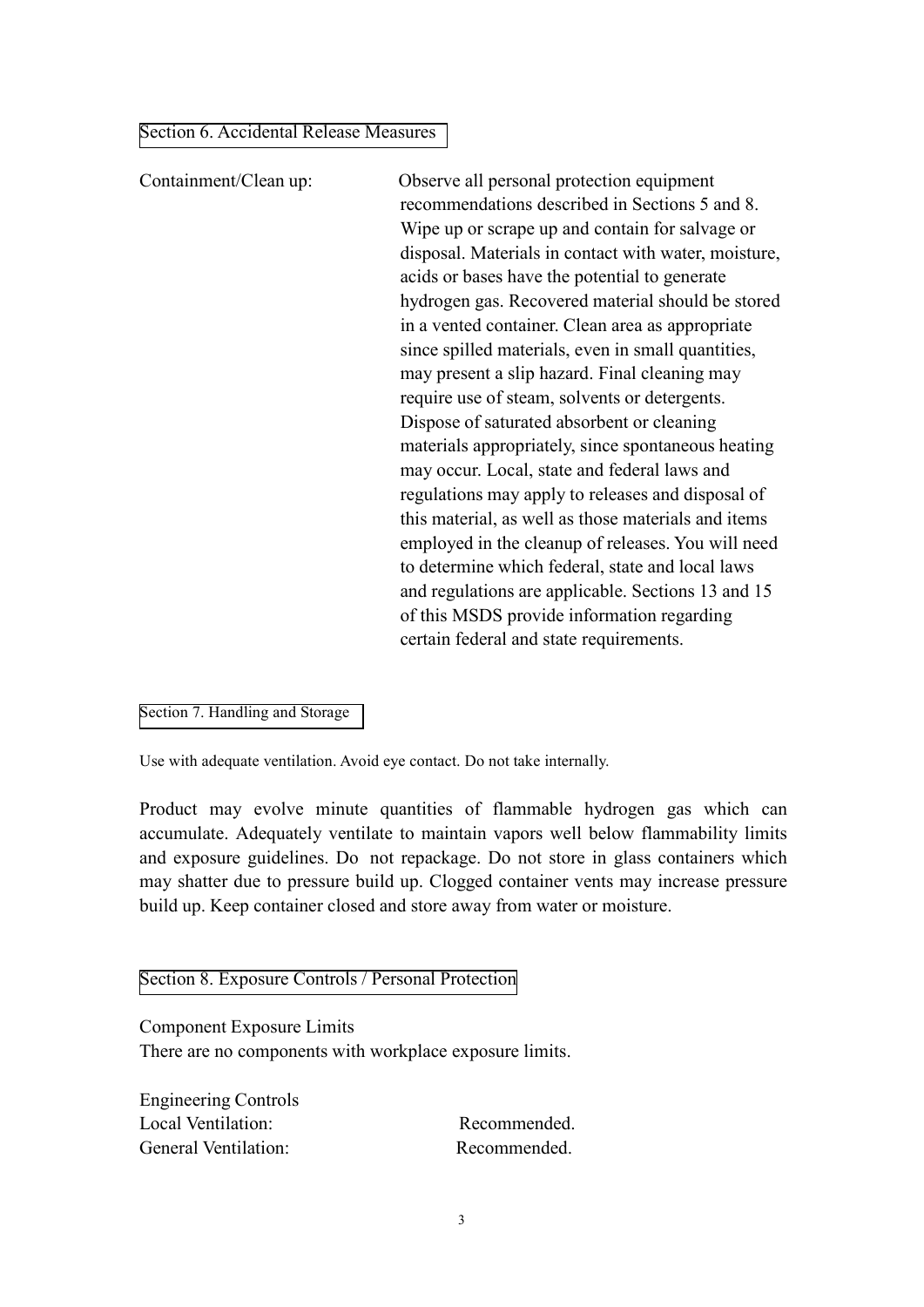| Personal Protective Equipment for Routine Handling   |
|------------------------------------------------------|
| Use proper protection - safety glasses as a minimum. |
| Washing at meal time and end of shift is adequate.   |
| No special protection needed.                        |
| No respiratory protection should be needed.          |
| None should be needed.                               |
|                                                      |

Personal Protective Equipment for Spills

| Eyes:                   | Use proper protection - safety glasses as a minimum.                        |  |  |  |  |
|-------------------------|-----------------------------------------------------------------------------|--|--|--|--|
| Skin:                   | Washing at meal time and end of shift is adequate.                          |  |  |  |  |
|                         | Inhalation/Suitable Respirator: No respiratory protection should be needed. |  |  |  |  |
| Precautionary Measures: | Avoid eye contact. Do not take internally. Use                              |  |  |  |  |
|                         | reasonable care.                                                            |  |  |  |  |

Note: These precautions are for room temperature handling. Use at elevated temperature or aerosol/spray applications may require added precautions.

### Section 9. Physical and Chemical Properties:

Physical Form: Grease C o l o r : G r a y Odor: Slight odor Specific Gravity  $\omega$  25°C: Not determined V i s c o s i t y :  $89,000$ Freezing/Melting Point: Not determined Boiling Point: Not determined Vapor Pressure  $\omega$  25°C: Not determined Vapor Density: Not determined Solubility in Water: immiscible in water PH: Not determined Volatile Content: Not determined

#### Section 10. Stability and Reactivity

Chemical Stability: Stable. Conditions to Avoid: None.

Hazardous Polymerization: Hazardous polymerization will not occur. Materials to Avoid: Oxidizing material can cause a reaction.

Section 11. Toxicological Information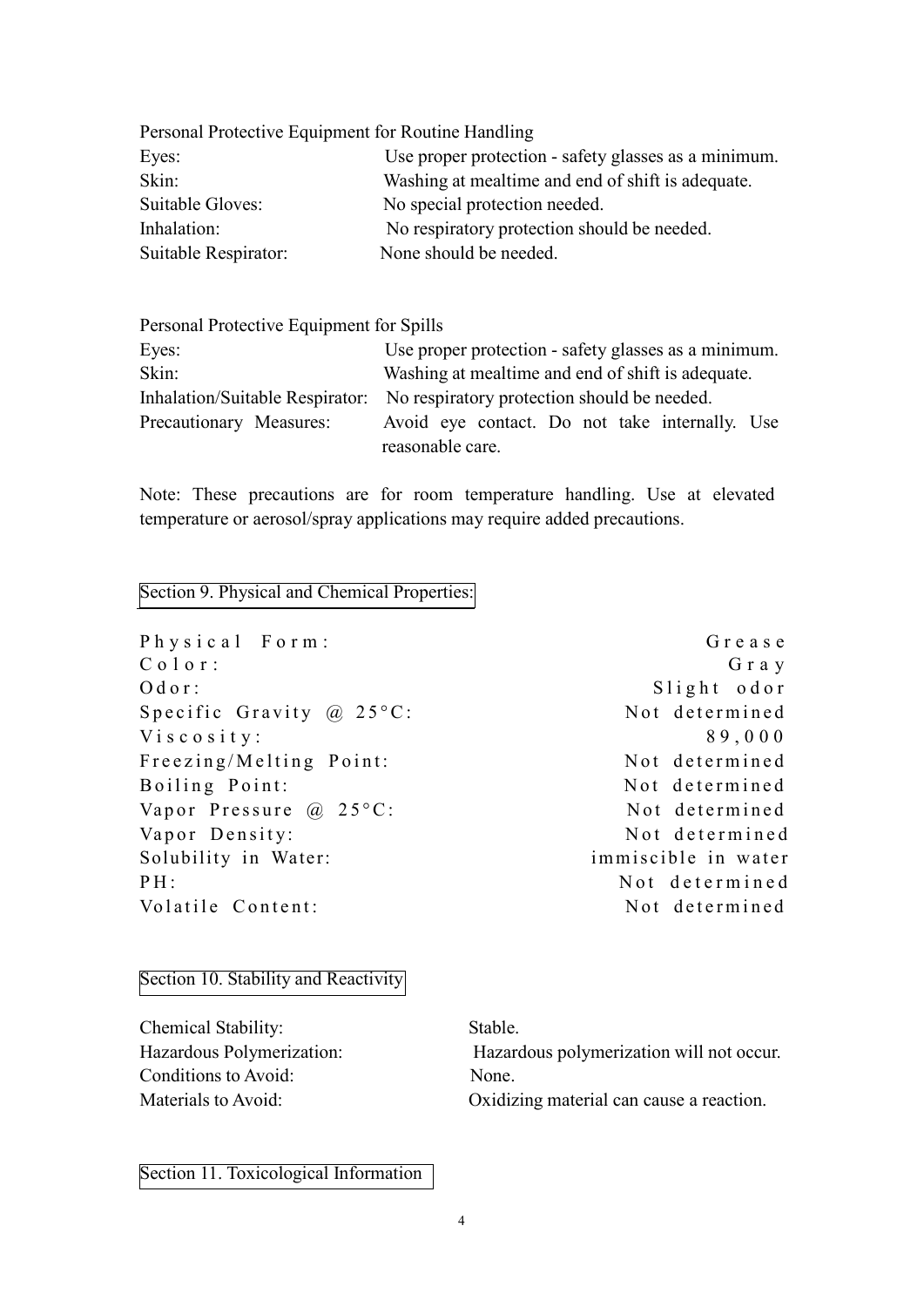## Component Toxicology Information

This material contains zinc oxide. Zinc oxide produced adverse developmental effects when fed to rats at 300 mg/kg/day for 21 days prior to mating and throughout pregnancy. However, no adverse effects were observed at a dose of 100 mg/kg/day for the same duration.

Special Hazard Information on Components No known applicable information.

Section 12. Ecological Information

Toxicity Data: No data available. Irritation Data: May cause irritation to eyes, respiratory system and skin.

Section 12. Ecological Information

## **Environmental Fate and Distribution**

Complete information is not yet available.

#### **Environmental Effects**

Complete information is not yet available.

## **Fate and Effects in Waste Water Treatment Plants**

Complete information is not yet available.

#### Ecotoxicity Classification Criteria

| Hazard Parameters (LC50 or EC50) | High   | Medium                 | LOW   |  |
|----------------------------------|--------|------------------------|-------|--|
| Acute Aquatic Toxicity (mg/L)    | $\leq$ | $>1$ and $\leq$ = 100  | >100  |  |
| Acute Terrestrial Toxicity       | $=100$ | $>100$ and $\leq 2000$ | >2000 |  |

This table is adapted from "Environmental Toxicology and Risk Assessment", ASTM STP 1179, p.34, 1993. This table can be used to classify the ecotoxicity of this product when ecotoxicity data is listed above. Please read the other information presented in the section concerning the overall ecological safety of this material.

## Section 13. Disposal Considerations.

Appropriate Method of Disposal of substance:

Contact a licensed professional waste disposal service to disposal of this material. Dissolve or mix the material with a combustible solvent and burn in a chemical incinerator equipped with and afterburner and scrubber. Observe all federal, state, and local environmental regulations.

Section 14. Transport information